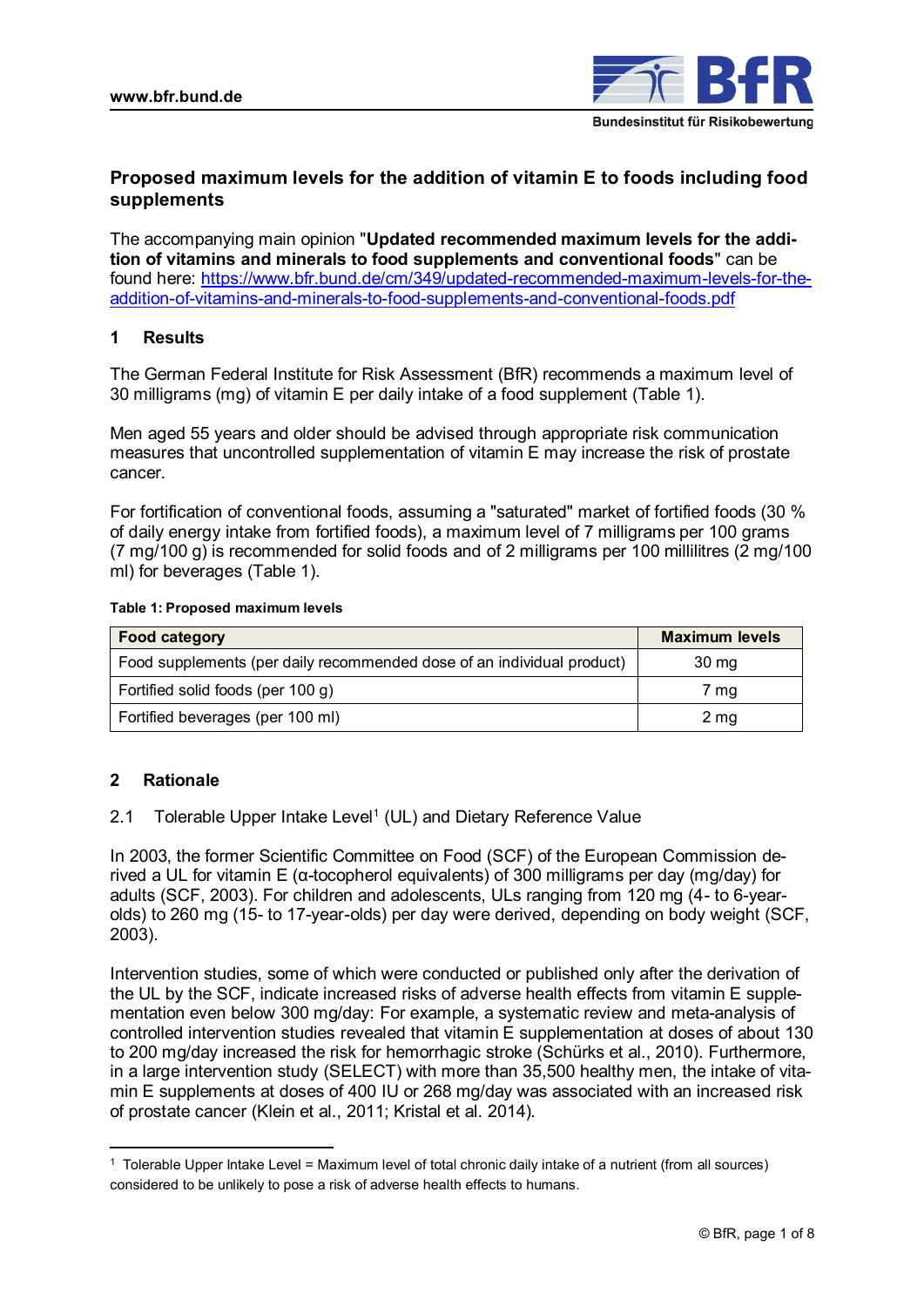

On the basis of human study data, the Joint Expert Committee on Food Additives (JECFA) of the Food and Agriculture Organisation of the United Nations (FAO) and the World Health Organisation (WHO) derived an Acceptable Daily Intake (ADI) of 0.15-2 mg/kg body weight (bw) for α-tocopherol (JECFA, 1987) and justified this with adverse clinical and biochemical effects observed with intakes of vitamin E at high doses, partly due to self-medication. For adults, this results in an acceptable daily intake of 105-140 mg vitamin E, taking into account the reference body weight of 70 kg defined by the European Food Safety Authority (EFSA) (EFSA, 2012). For the 15- to 17-year-olds (or 14- to < 18-year-olds), for whom EFSA considered a reference weight of 61.3 kg to be appropriate, this would translate into a slightly lower acceptable daily intake of 92-123 mg/day of vitamin E.

The D-A-CH Societies<sup>2</sup> published age and gender-based estimated values for adequate intake of vitamin E (tocopherols), ranging from 8 mg/day for 4- to 7-year-old children to 12 and 15 mg/day for 15- to under 19-year-old females and males, respectively. For adult women and men ≥ 19 years of age, estimated values for adequate intakes range from 11 to 15 mg/day (D-A-CH, 2015; see Table 2).

EFSA derived an Adequate Intake (AI) of 9 mg/day for children aged 3 to < 10 years. For all other persons from 10 years on, AIs of 11 mg/day (female) and 13 mg/day (male) were derived (EFSA, 2015; see Table 2).

| Age groups         | <b>Estimated values</b><br>for an adequate intake<br>(D-A-CH, 2015*)<br>in mg/day | Adequate Intake (AI)<br>(EFSA, 2015) |                |
|--------------------|-----------------------------------------------------------------------------------|--------------------------------------|----------------|
|                    | male                                                                              | female                               |                |
|                    |                                                                                   | mg/day                               |                |
| 4 to $<$ 7 years   | 8                                                                                 | 8                                    | $3 - 10$ J.: 9 |
| 7 to $<$ 10 years  | 10                                                                                | 9                                    |                |
| 10 to $<$ 13 years | 13                                                                                | 11                                   |                |
| 13 to $<$ 15 years | 14                                                                                | 12                                   |                |
| 15 to $<$ 19 years | 15                                                                                | 12                                   |                |
| 19 to $<$ 25 years | 15                                                                                | 12                                   |                |
| 25 to $<$ 51 years | 14                                                                                | 12                                   | ≥ 10 J.:       |
| 51 to $<$ 65 years | 13                                                                                | 12                                   | 11 (w); 13 (m) |
| $\geq 65$ years    | 12                                                                                | 11                                   |                |
| Pregnant women     |                                                                                   | 13                                   |                |
| Lactating women    |                                                                                   | 17                                   |                |

**Table 2: Dietary reference values for vitamin E (as α-tocopherol equivalents)**

\* last revised: 2012

2.2 Exposure

 $\overline{a}$ <sup>2</sup> German-Austrian-Swiss Nutrition Societies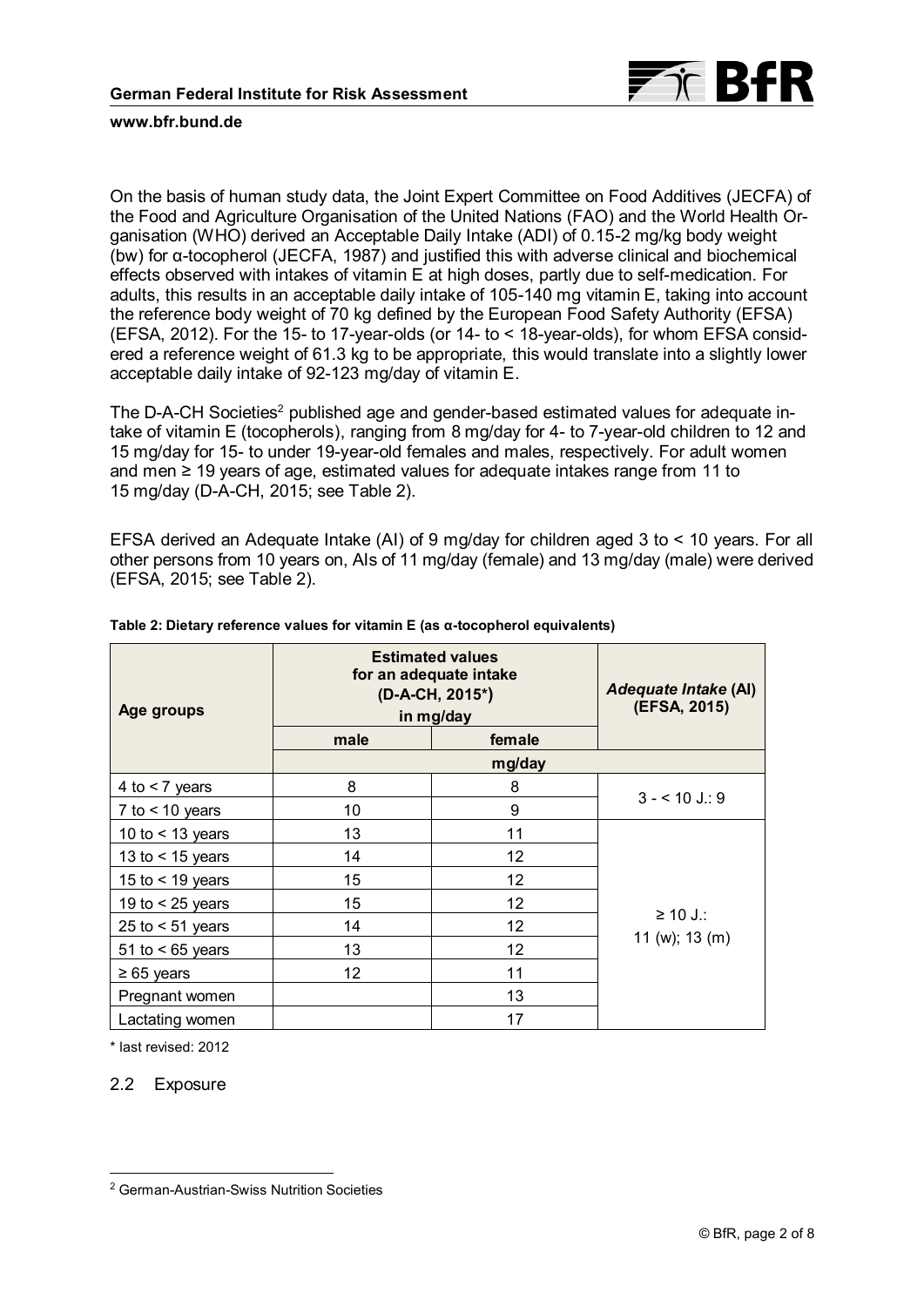

In the second National Food Consumption Survey (NFCS II), median intakes of vitamin E of 13.0 mg/day (f) and 16.2 mg/day (m) and in the 95th percentile of 35.8 mg/day (f) and 38.2 mg/day (m) were reported in adolescents aged 14 to 18 years (MRI, 2008). In adult women (19 to 80 years), age-dependent median intakes of 11.3 to 12.7 mg/day and in the 95th percentile of 23.0 to 28.9 mg/day were recorded. In adult men aged 19 to 24 years, median intakes ranged from 12.4 to 14.5 mg/day, depending on age group; in the 95th percentile, age-dependent intakes ranged from 24.6 to 39.6 mg/day (MRI, 2008).

The intake of vitamin E in children was determined in the EsKiMo study (nutrition module in KiGGS $^3$ ) conducted by the Robert Koch Institute (RKI) in 2006: According to this study, boys and girls aged 6 to 11 years had dietary intakes of vitamin E between 8.8 and 9.3 mg and between 8.3 and 9.7 mg per day, respectively; the 95th intake percentiles of this age group was between 19.6 to 20.6 mg and between 14.1 to 20.9 mg per day, respectively. Among older children (12 to 17 years), the median (P95) intakes were between 14.3 and 17.4 (38.0–43.4) mg and between 13.3 and 14.2 (32.6–54.1) mg per day, respectively (Mensink et al., 2007).

# 2.3 Aspects considered in the derivation of maximum levels for vitamin E

Vitamin E is used in form of approved food additives E306 (tocopherol-containing extracts of natural origin), E307 (alpha-tocopherol), E308 (gamma-tocopherol) and E309 (delta-tocopherol) in industrial food processing. Tocopherols are used as antioxidants for product stabilisation in fat-containing foods such as edible fats, cooking oils, frying fats, shortenings, dressings, desserts and chewing gum (generally permitted for foods without maximum quantity restrictions or *quantum satis*). The intake of vitamin E added to foods as an additive is not known. In principle, it has to be taken into account that an increasing intake of polyunsaturated fatty acids also increases the demand for vitamin E, which is needed to protect fatty acids from peroxidation.

Although a UL for vitamin E (260 mg/day for 15- to 17-year-olds) had been derived by the SCF in 2003, the BfR is of the opinion that the available study results, in particular from the SELECT study, that point towards adverse effects have to be taken into account in the derivation of maximum levels.

On the basis of the SELECT study results, Kristal et al. concluded that men 55 years of age and older should avoid vitamin E supplements at doses above the dietary reference value for vitamin E (Kristal et al., 2014).

From the available scientific data, no positive health effects can be derived from intakes of vitamin E above the physiological requirements.

Against this background, a pragmatic approach is taken in deriving maximum levels for vitamin E, on the basis of which it is proposed that the supplementary intake of vitamin E be limited to levels within the range of nutritional intake.

# *2.3.1 Maximum level for vitamin E in food supplements*

 $\overline{a}$ 

For food supplements, based on nutritional requirements, a maximum level of 30 mg vitamin E per daily recommended dose of a food supplement is proposed.

<sup>3</sup> German Health Interview and Examination Survey for Children and Adolescents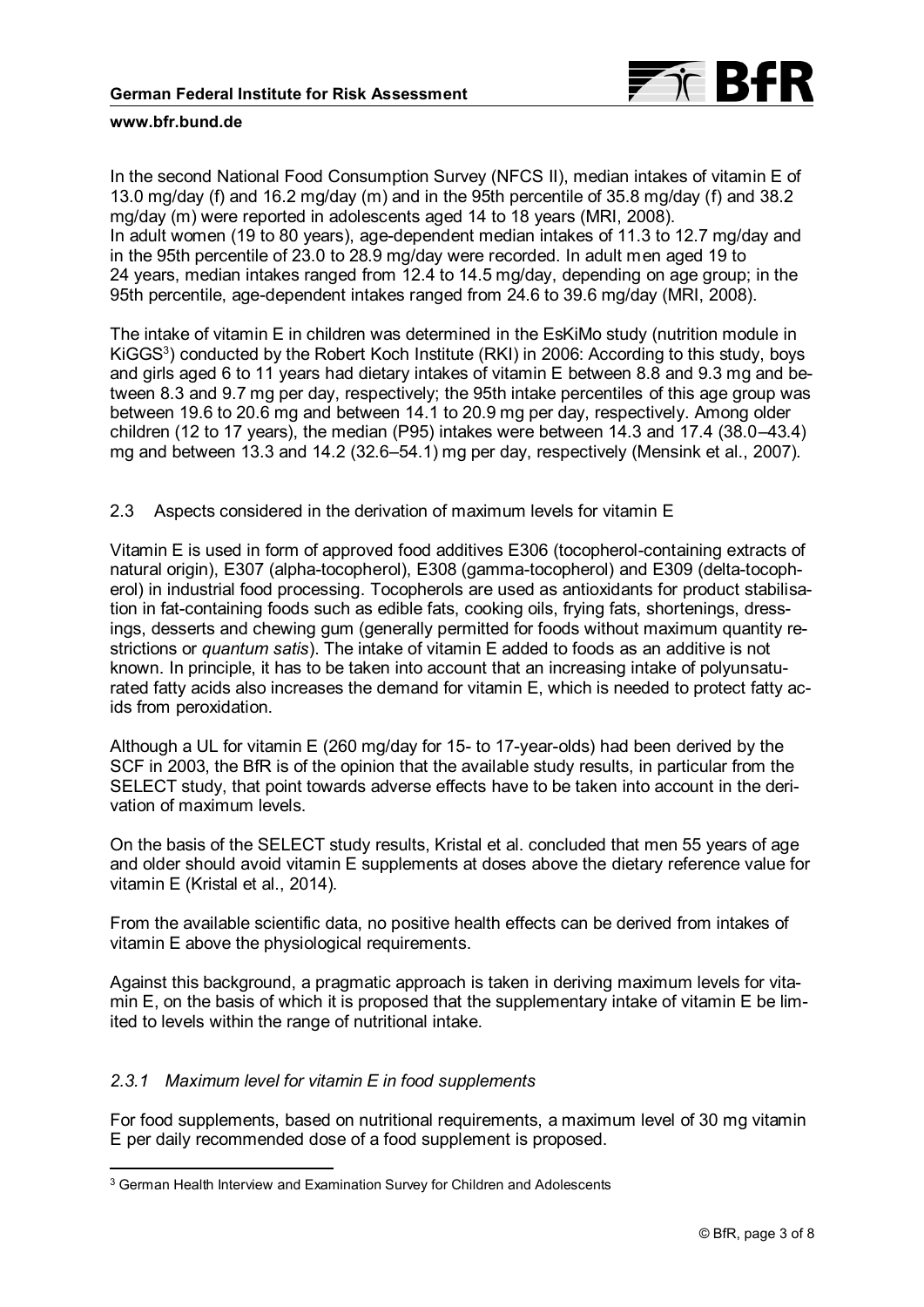

This amount corresponds to 200% of the estimated value for an adequate vitamin E intake derived by the D-A-CH Societies for males aged 15-25 years and is about at the same level as the vitamin E intake determined in the NFCS II for the 95th percentile of males (33 mg/day).

In addition, the dose of 30 mg/day, proposed per daily recommended dose of a food supplement, was also used in combination with other vitamins and minerals in the placebo-controlled SU.VI.MAX study in more than 5.000 men to investigate whether this micronutrient supplement intervention of nutritional doses over 8 years had an effect on the risk of prostate cancer. In this study, healthy men who had normal prostate specific antigen (PSA) concentrations at baseline showed a statistically significant reduction in prostate cancer risk, whereas men who had an elevated PSA at baseline were found to have a borderline increase in risk (Meyer et al., 2005). These study results indicate that in healthy individuals, vitamin E supplementation at dose levels suggested here, taken over many years, were not associated with an increased risk of adverse health effects. The results also suggest that in individuals at increased risk of prostate cancer, vitamin E supplementation may increase the risk of cancer. However, as vitamin E was not taken as a mono-preparation in the SU.VI.MAX study, but in combination with other micronutrients, no reliable conclusion about the risk of vitamin E supplementation for men with an increased risk of prostate cancer can be drawn from these data.

Results of an evaluation of NFCS II data on intake of multiple food supplements conducted by the Max Rubner-Institute (MRI) (Römer and Heuer, 2017) show that a multiple exposure to vitamin E through parallel use of more than one food supplement cannot be ruled out.

From the point of view of the BfR, with a maximum level of 30 mg per daily recommended dose of a food supplement product, an intake of several vitamin E-containing food supplements per day (up to a total amount of 60 mg) would be tolerable. However, men aged 55 years and older should be advised through appropriate risk communication measures that an uncontrolled supplementation of vitamin E may increase the risk of prostate cancer.

# *2.3.2 Maximum level of vitamin E in fortified conventional foods*

In analogy to *2.3.1*, a total amount of 60 mg/day should not be exceeded for the fortification of conventional foods with vitamin E, based on the nutritional requirement.

Allocating this amount to the estimated daily energy intake from fortified foods and assuming that 15 % to a maximum of 30 % of the daily energy intake is consumed from fortified foods, results in maximum levels of vitamin E of between 4.3 and 20 mg/100 kcal, depending on age (Table 3).

To ensure that the addition of vitamin E to fortified foods does not cause any of the age groups to exceed the residual amount allocated for fortification of conventional foods of 60 mg/day, the lowest of the vitamin E levels resulting from the calculations is proposed as the maximum level for the entire population, i.e. 4.3 mg/100 kcal based on the assumption that the fortified food market is "saturated" (30% of daily energy in the form of fortified foods) and 8.5 mg/100 kcal, assuming that a lower proportion of fortifiable foods is actually fortified/consumed (15% of energy intake comes from fortified foods) (Table 3).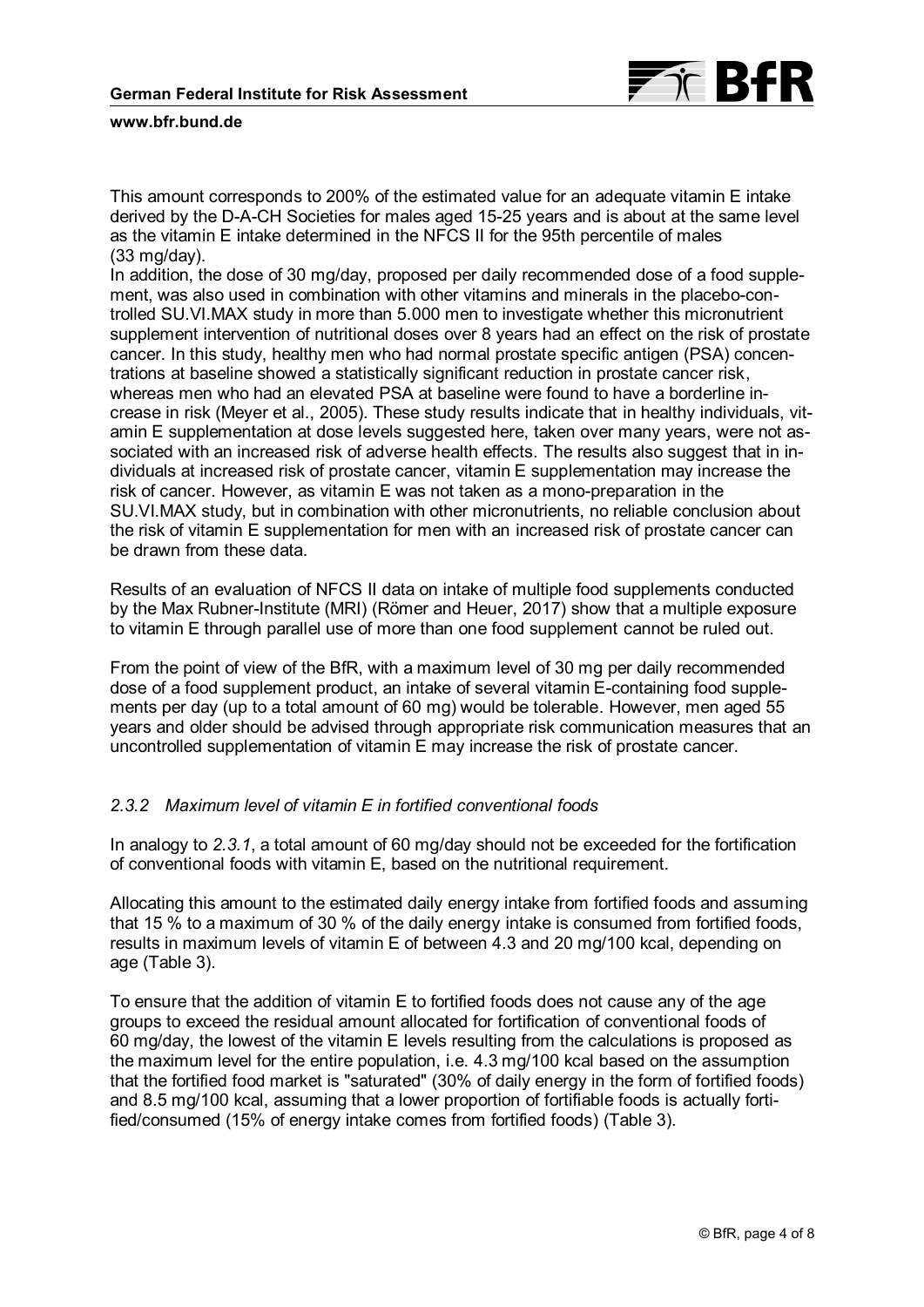|                    |                          | Fortification of 15 % of the<br>energy intake |                                   | Fortification of 30 % of the<br>energy intake |                                   |
|--------------------|--------------------------|-----------------------------------------------|-----------------------------------|-----------------------------------------------|-----------------------------------|
| Age groups         | <b>Energy</b><br>intake* | 15 $%$ of the<br>daily energy<br>intake       | <b>Addition of</b><br>vitamin E** | 30 % of the<br>daily energy<br>intake         | <b>Addition of</b><br>vitamin E** |
|                    | kcal/day                 | kcal                                          | mg/100 kcal                       | kcal                                          | mg/100 kcal                       |
| 4 to $<$ 7 years   | 2,000                    | 300                                           | 20.0                              | 600                                           | 10                                |
| $7$ to < 10 years  | 2,400                    | 360                                           | 16.7                              | 720                                           | 8.3                               |
| 10 to $<$ 12 years | 2,550                    | 383                                           | 15.7                              | 765                                           | 7.8                               |
| 12 years           | 3,900                    | 585                                           | 10.3                              | 1,170                                         | 5.1                               |
| 13 to $<$ 15 years | 3,900                    | 585                                           | 10.3                              | 1,170                                         | 5.1                               |
| 15 to $<$ 17 vears | 4,700                    | 705                                           | 8.5                               | 1,410                                         | 4.3                               |
| Adults             | 3,500                    | 525                                           | 11.4                              | 1,050                                         | 5.7                               |

**Table 3: Daily energy intake (P95) and vitamin E levels, assuming that 15 % or 30 % of the energy intake comes from fortified foods.**

\* Data for children (P 95) up to the age of 17 years from EsKiMo (Mensink et al., 2007), for adults (P 95) from NFCS II (MRI, 2008).

\*\* if the amount of 60 mg/day is allocated to 100 kcal portions

# *2.3.2.1 Conversion of energy-based maximum levels into maximumlevels per 100 g of solid foods or 100 ml of beverages*

The conversion of energy-based allocation into maximum levels per 100 g of solid food or 100 ml of beverages was performed using data from Schusdziarra et al. (2010) and Bechthold (2014).

Taking into account the average energy densities, i.e. 170 kcal/100 g for solid foods and 45 kcal/100 ml for energy-containing liquids such as juices and soft drinks, the maximum amounts by weight and by volume for the addition of vitamin E to conventional foods are given in the following table (Table 4).

| <b>Vitamin E</b>         | <b>Vitamin E</b><br>per 100 g or ml             |                                                      |  |
|--------------------------|-------------------------------------------------|------------------------------------------------------|--|
| per 100 kcal             | Solid foods<br>(energy density: 170 kcal/100 g) | <b>Beverages</b><br>(energy density: 45 kcal/100 ml) |  |
| 4.3 $mg*$                | 7 mg                                            | 2 mg                                                 |  |
| $8.5 \,\mathrm{mg}^{**}$ | $15 \text{ mg}$                                 | 4 mg                                                 |  |

#### **Table 4: Conversion of energy-based to weight and volume-based maximum levels**

\* assuming that 30 % of the energy comes from fortified foods

\*\* assuming that 15 % of the energy comes from fortified foods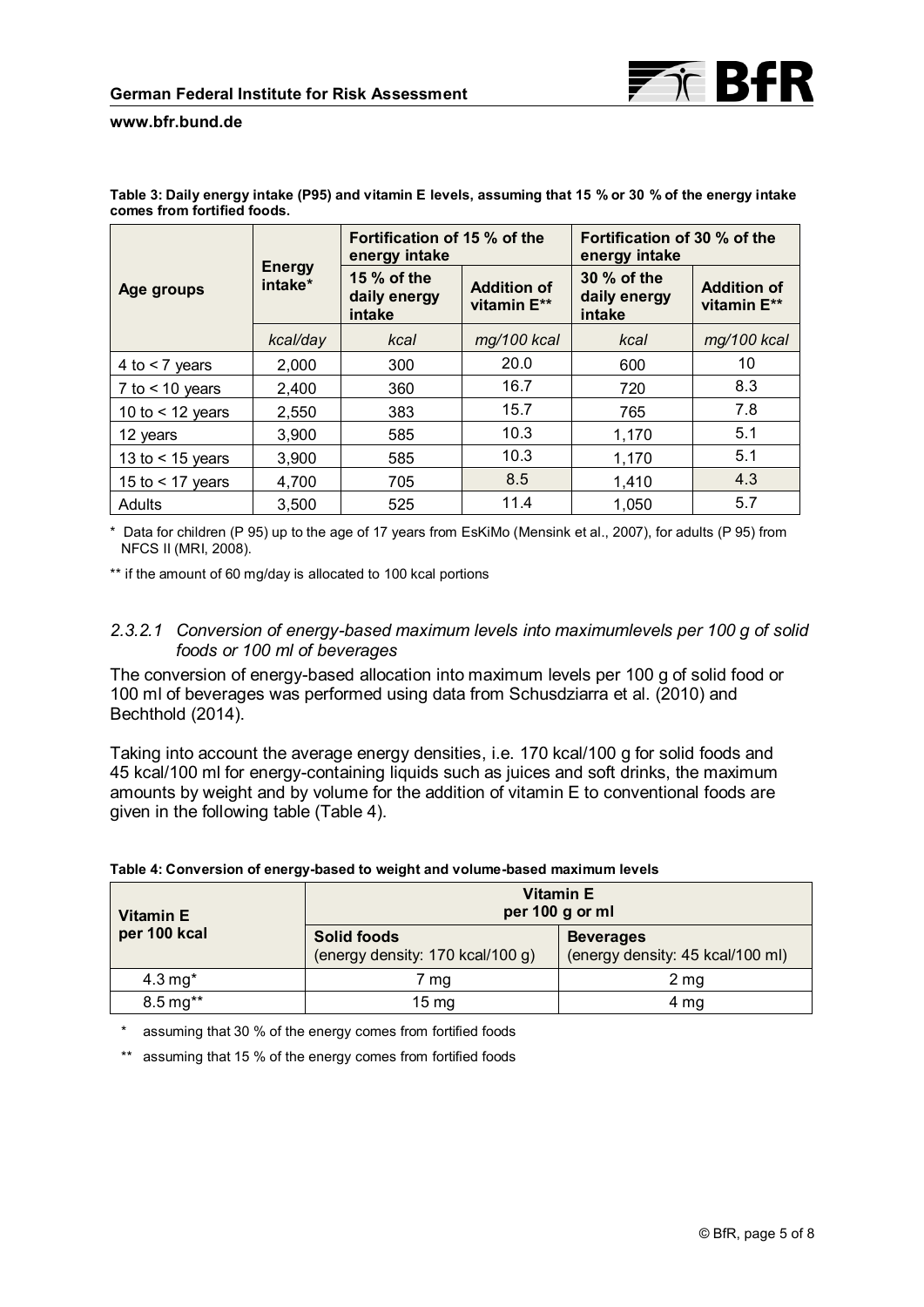

If an additional criterion in setting maximum levels is that the amount of a nutrient added to a food should be significant in order to be allowed to be claimed in the product labelling in accordance with the current regulation $^{\text{4}}$ , then according to Regulation (EU) No 1169/2011, Annex XIII (reference values), at least 15 % of the respective reference value for labelling (NRV) would have to be contained in solid foods (per 100 g) and at least 7.5 % in beverages (per 100 ml).

In that Regulation, the NRV for vitamin E is set at 12 mg. Accordingly, levels of ≥ 1.8 mg/100 g (at least 15 % of the NRV) of vitamin E in solid foods and levels of ≥ 0.9 mg/100 ml (at least 7.5 % of the NRV) in beverages would be considered as significant. The maximum levels calculated in Table 4 would thus meet the criteria for labelling and claiming of added vitamin E.

For the fortification of conventional foods, a maximum level of 7 mg/100 g for solid foods and of 2 mg/100 ml for beverages is recommended, based on the assumption of a "saturated" market of fortified foods (30 % of the daily energy intake comes from fortified foods). Assuming that a lower proportion of fortifiable foods is actually fortified/consumed (15 % of energy intake in the form of fortified foods), higher maximum levels of 15 mg/100 g for solid foods and 4 mg/100 ml for beverages would be possible (Table 4).

# **Further information on the BfR website on the subject of vitamins**

A-Z Index on vitamins: [https://www.bfr.bund.de/en/a-z\\_index/vitamins-130216.html](https://www.bfr.bund.de/en/a-z_index/vitamins-130216.html)

Topic page on the assessment of vitamins and minerals in foods: [https://www.bfr.bund.de/de/bewertung\\_von\\_vitaminen\\_und\\_mineralstoffen\\_in\\_lebensmitteln-](https://www.bfr.bund.de/de/bewertung_von_vitaminen_und_mineralstoffen_in_lebensmitteln-54416.html)[54416.html](https://www.bfr.bund.de/de/bewertung_von_vitaminen_und_mineralstoffen_in_lebensmitteln-54416.html) [https://www.bfr.bund.de/en/vitamins\\_and\\_minerals-54417.html](https://www.bfr.bund.de/en/vitamins_and_minerals-54417.html)

"Opinions app" of the BfR

# **3 References**

 $\overline{a}$ 

Bechthold A (2014). Dietary energy density and body weight. Ernährungs-Umschau international 1: M14-23.

D-A-CH (2015). German Society for Nutrition, Austrian Society for Nutrition, and the nutrition, Swiss Society for Nutrition. Reference values for nutrient intake. 2nd edition, 1st edition 2015, Neuer Umschau Buchverlag.

EFSA (2012). EFSA Scientific Committee; Guidance on selected default values to be used

<sup>4</sup> Conditions for labelling of products with a claim "source of..." or "rich in...", according to EU Regulation 1924/2006 (Health Claim Regulation). [http://eur-lex.europa.eu/LexUriServ/LexUriS](http://eur-lex.europa.eu/LexUriServ/LexUriServ.do?uri=OJ:L:2006:404:0009:0025:DE:PDF)[erv.do?uri=OJ:L:2006:404:0009:0025:DE:PDF;](http://eur-lex.europa.eu/LexUriServ/LexUriServ.do?uri=OJ:L:2006:404:0009:0025:DE:PDF) last accessed 05 March 2021.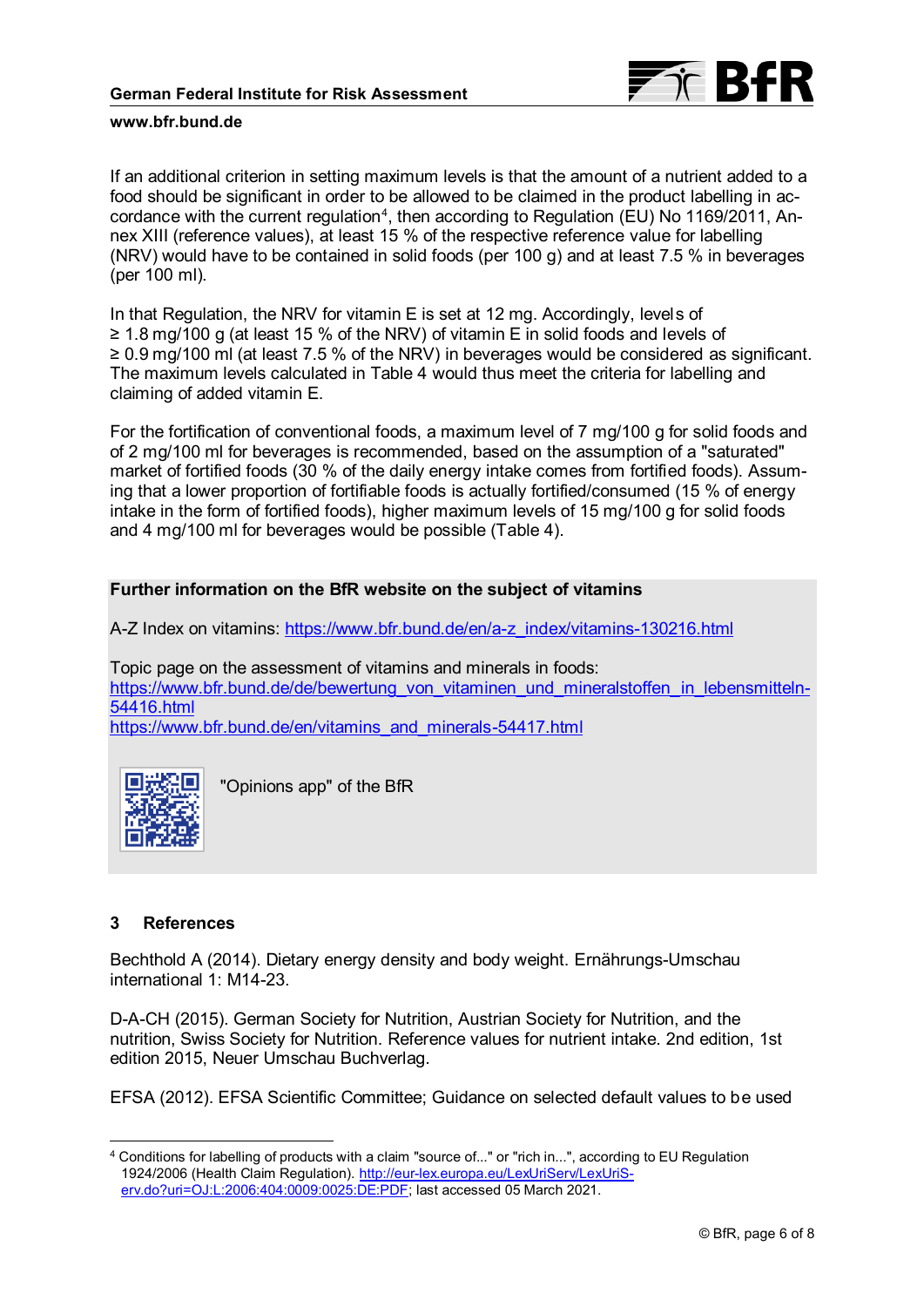

by the EFSA Scientific Committee, Scientific Panels and Units in the absence of actual measured data. EFSA Journal 10: 2579 [32 pp].

EFSA (2015). Scientific Opinion on Dietary Reference Values for vitamin E as α-tocopherol. EFSA Journal 13: 4149.

FAO/WHO (1987) Joint FAO/WHO Expert Committee on Food Additives, Meeting (30th: 1986: Rome): Toxicological evaluation of certain food additives and contaminants. WHO Food Additives Series: 21. Cambridge University Press.

Klein EA, Thompson IM Jr, Tangen CM, Crowley JJ, Lucia MS, Goodman PJ, Minasian LM, Ford LG, Parnes HL, Gaziano JM, Karp DD, Lieber MM, Walther PJ, Klotz L, Parsons JK, Chin JL, Darke AK, Lippman SM, Goodman GE, Meyskens FL Jr, Baker LH (2011). Vitamin E and the risk of prostate cancer: the Selenium and Vitamin E Cancer Prevention Trial (SE-LECT). JAMA. 306: 1549-56.

Kristal AR, Darke AK, Morris JS, et al (2014). Baseline selenium status and effects of selenium and vitamin e supplementation on prostate cancer risk. J Natl Cancer Inst. 106: djt456.

Mensink GBM, Heseker H, Richter A, et al (2007). Research report nutrition study as KiGGS module (EsKiMo). Robert Koch Institute, 13353 Berlin, University of Paderborn, Paderborn.

Meyer F, Galan P, Douville P, Bairati I, Kegle P, Bertrais S, Estaquio C, Hercberg S (2005). Antioxidant vitamin and mineral supplementation and prostate cancer prevention in the SU.VI.MAX trial. Int J Cancer. 116: 182-6.

MRI (2008). Max Rubner Institute. National Nutrition Survey II, Results Report, Part 2. Max Rubner Institute, Federal Research Institute of Nutrition and Food.

Römer K, Heuer T (2017). Multiple use of dietary supplements (NVS II). Max Rubner Institute report, 12.05.2017.

SCF (2003). Scientific Committee on Food. Opinion of the Scientific Committee on Food on the Tolerable Upper Intake Level of Vitamin E. [https://ec.eu](https://ec.europa.eu/food/sites/food/files/safety/docs/sci-com_scf_out195_en.pdf)[ropa.eu/food/sites/food/files/safety/docs/sci-com\\_scf\\_out195\\_en.pdf;](https://ec.europa.eu/food/sites/food/files/safety/docs/sci-com_scf_out195_en.pdf) last accessed 03 March 2021.

Schusdziarra V, Kellner M, Mittermeier J, Hausmann M, Erdmann J (2010). Energieauf The main and intermediate meals of normal-weight people. Aktuel Ernahrungsmed. 35: 29- 41.

Schürks M, Glynn RJ, Rist PM, et al (2010). Effects of vitamin E on stroke subtypes: meta-. Analysis of randomised controlled trials. BMJ. 341: c5702.

# **About the BfR**

The German Federal Institute for Risk Assessment (BfR) is a scientifically independent institution within the portfolio of the Federal Ministry of Food and Agriculture (BMEL) in Germany.